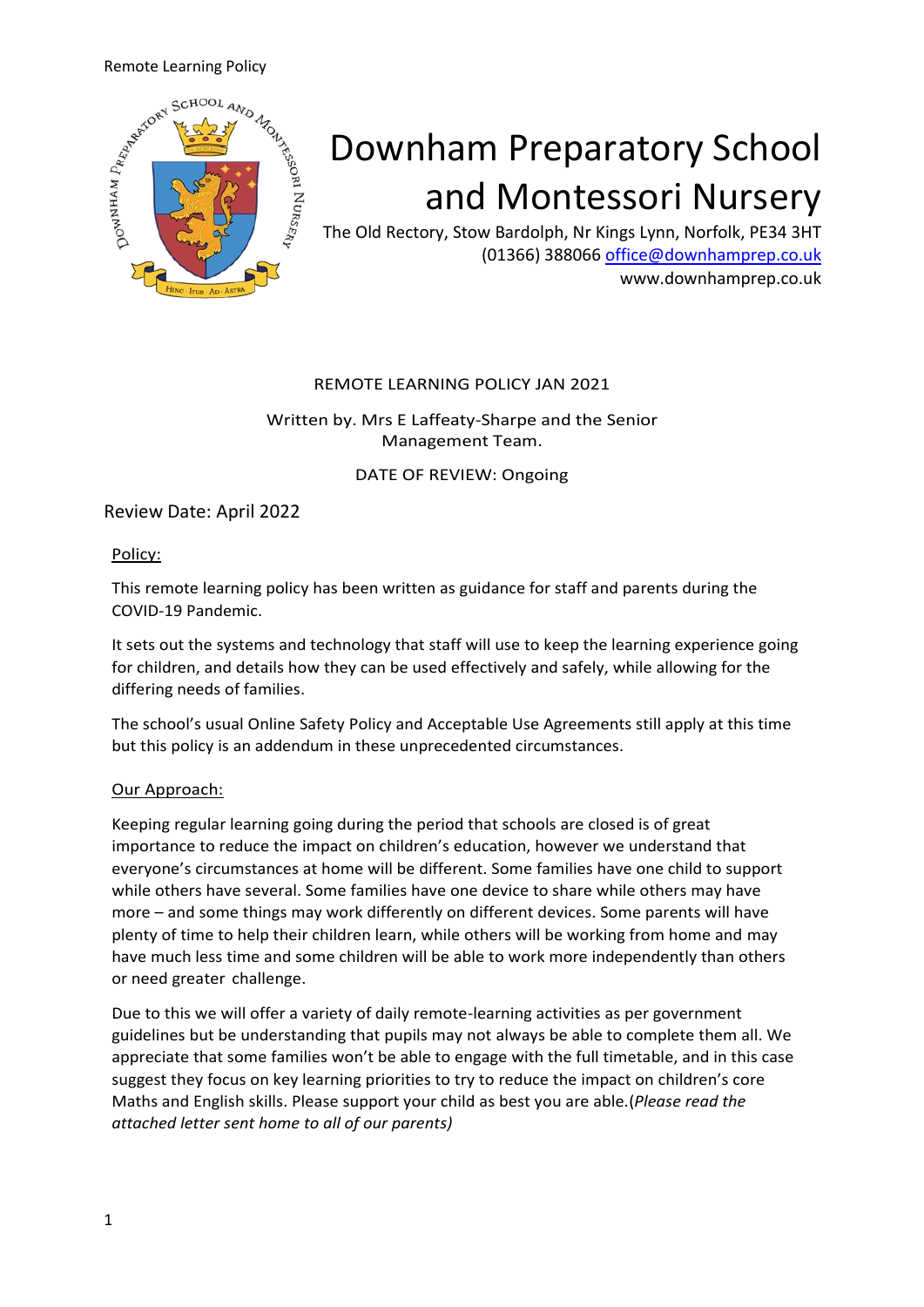#### Remote Educational Provision For Whole Classes

For use during the current lockdown we have sent out timetables to each class for their online lessons via Teams. ( *example attached)* This will outline a range of daily learning activities which link to our current curriculum plans for English and Maths and the learning children would normally be doing in school. Other subjects may be adapted to suit remote learning and make use of a range of high-quality online materials.

The government minimum expectation for remote learning is for schools to provide

- Key stage 1 children: 3 hours a day, on average, across the school cohort, with less for younger children
- Key stage 2 children: 4 hours a day

Our live, teacher-led lessons, will be delivered through Microsoft Teams, at the times sent home to each class. These lessons will also be recorded to enable a child who has missed the live lesson to watch it at a time that is more convenient. Links will be provided to other website content and on and offline tasks, which can be completed at any time during the day when the children are not taking part in a live lesson. ( *example attached)*

Other optional events and enrichment activity ideas will be sent home via e mail to help keep the children engaged and enthusiastic, as well as supporting their social interaction and physical and emotional wellbeing at this time.

One hour each day is timetabled for Form Teachers to speak to individual parents or children who may be experiencing problems. In addition to this each Form Teacher has a one hour, on-line, form meeting via Teams to discuss well-being and give the class an opportunity for a 'chat'.

Staff will monitor children's engagement with activities and Senior Leaders will contact parents of those children not engaging to discuss how we can help.

If you have any questions or any concerns regarding live lessons then please get in touch.

#### Additional support for pupils with additional needs

We recognise that some pupils, for example some pupils with special educational needs and disabilities (SEND), may not be able to access remote education without support from adults at home. We acknowledge the difficulties this may place on families, and we will work with parents and carers to support those pupils with differentiated tasks, lessons from other yeargroup materials, alternative methods of recording, additional resources and advice and support. We encourage parents to get in touch if their children are finding things too difficult or easy and we will do what we can to make personalised adaptations.

#### Safeguarding & Remote Learning:

With the increased use of digital technologies that comes with remote learning, safeguarding implications need careful consideration.

Parents are advised to spend time speaking with their child(ren) about online safety and reminding them of the importance of reporting to an adult anything that makes them feel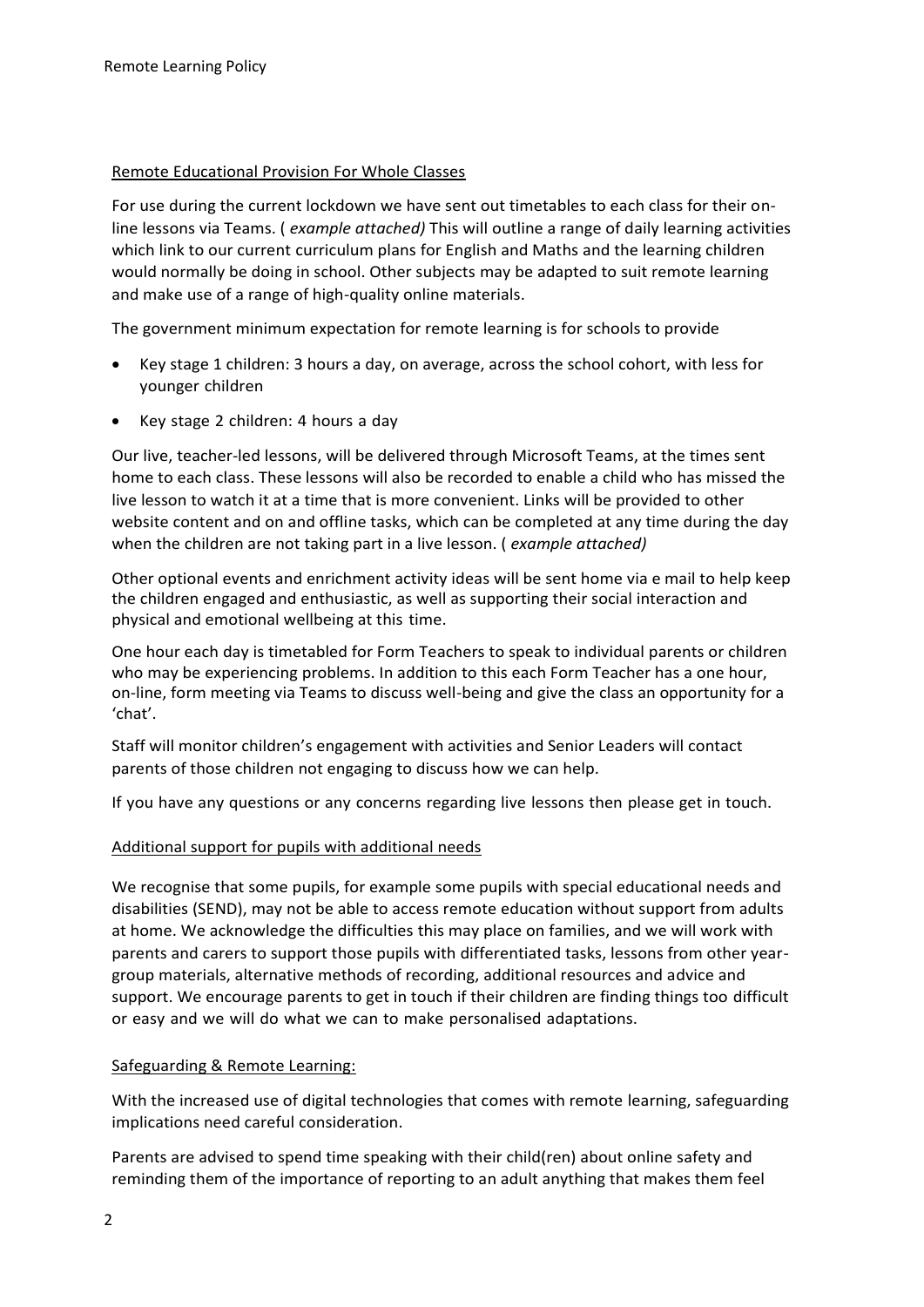uncomfortable online. While we will be doing our best to ensure links shared are appropriate, there may be tailored advertising which displays differently in your household or other changes beyond our control.

The following websites offer useful support:

- [Childline -](https://www.childline.org.uk/?utm_source=google&utm_medium=cpc&utm_campaign=UK_GO_S_B_BND_Grant_Childline_Information&utm_term=role_of_childline&gclsrc=aw.ds&&gclid=EAIaIQobChMIlfLRh-ez6AIVRrDtCh1N9QR2EAAYASAAEgLc-vD_BwE&gclsrc=aw.ds) for support
- UK Safer [Internet](https://reportharmfulcontent.com/) Centre to report and remove harmful online content
- [CEOP](https://www.ceop.police.uk/safety-centre/) for advice on making a report about online abuse

In addition, the following sites are an excellent source of advice and information:

- [Internet](https://www.internetmatters.org/?gclid=EAIaIQobChMIktuA5LWK2wIVRYXVCh2afg2aEAAYASAAEgIJ5vD_BwE) matters for support for parents and carers to keep their children safe online
- [London Grid for Learning](http://www.lgfl.net/online-safety/) for support for parents and carers to keep their children safe online
- [Net-aware](https://www.net-aware.org.uk/) for support for parents and careers from the NSPCC
- [Parent](https://parentinfo.org/) info for support for parents and carers to keep their children safe online
- [Thinkuknow](http://www.thinkuknow.co.uk/) for advice from the National Crime Agency to stay safe online
- UK Safer [Internet](https://www.saferinternet.org.uk/advice-centre/parents-and-carers) Centre advice for parents and carers

If parents have any safeguarding concerns that need discussing, they can contact us on 01366 388066 and one of our Safeguarding Leads will reply. Mrs Lillie, Key Stage 2, Miss Tighe, Key Stage 1 and Early Years.

Staff should continue to be vigilant at this time and follow our usual online safety and safeguarding / child protection policies and procedures, contacting a safeguarding lead directly by phone in the first instance.

#### Remote Educational Provision For Individuals Who Are Self-Isolating or Shielding

In the event that individual pupils are confirmed to be self-isolating or shielding due to COVID, Class Teachers will provide access to a weekly timetable of remote learning activities shared through Microsoft Teams.

This timetable will, as much as possible, link to our long-term curriculum plans and the learning those in school will be doing, while remaining manageable for staff to prepare on top of their usual weekly workload. To do this, we will make use of a number of readyprepared high quality online materials (drawing heavily on units from the national Oak Academy that fit with our school curriculum) and supplement these with our existing subscription packages which children are familiar with.

Staff will endeavour to view and feedback on as much of student's work as they are able, while balancing their workload inside of school. Students at home should receive feedback at least twice a week.

#### Support for families to access remote-learning:

We encourage families to get in touch if they are struggling to access our remote-learning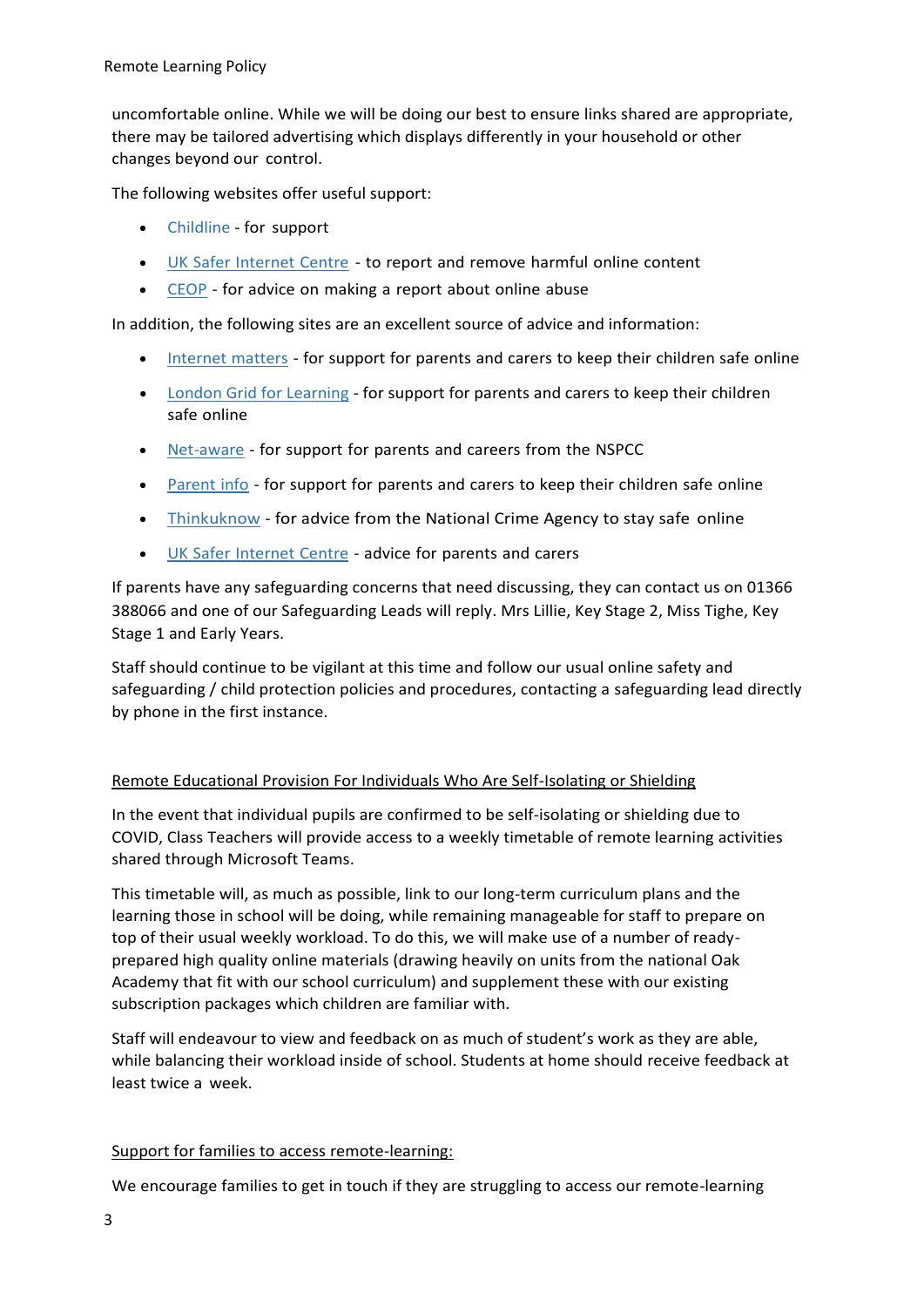offer. We may be able to support with advice or technical support, adaptations to tasks, help with internet access etc. Please contact the school office on 01366 388066, or e mail office@downhamprep.co.uk, to discuss this further.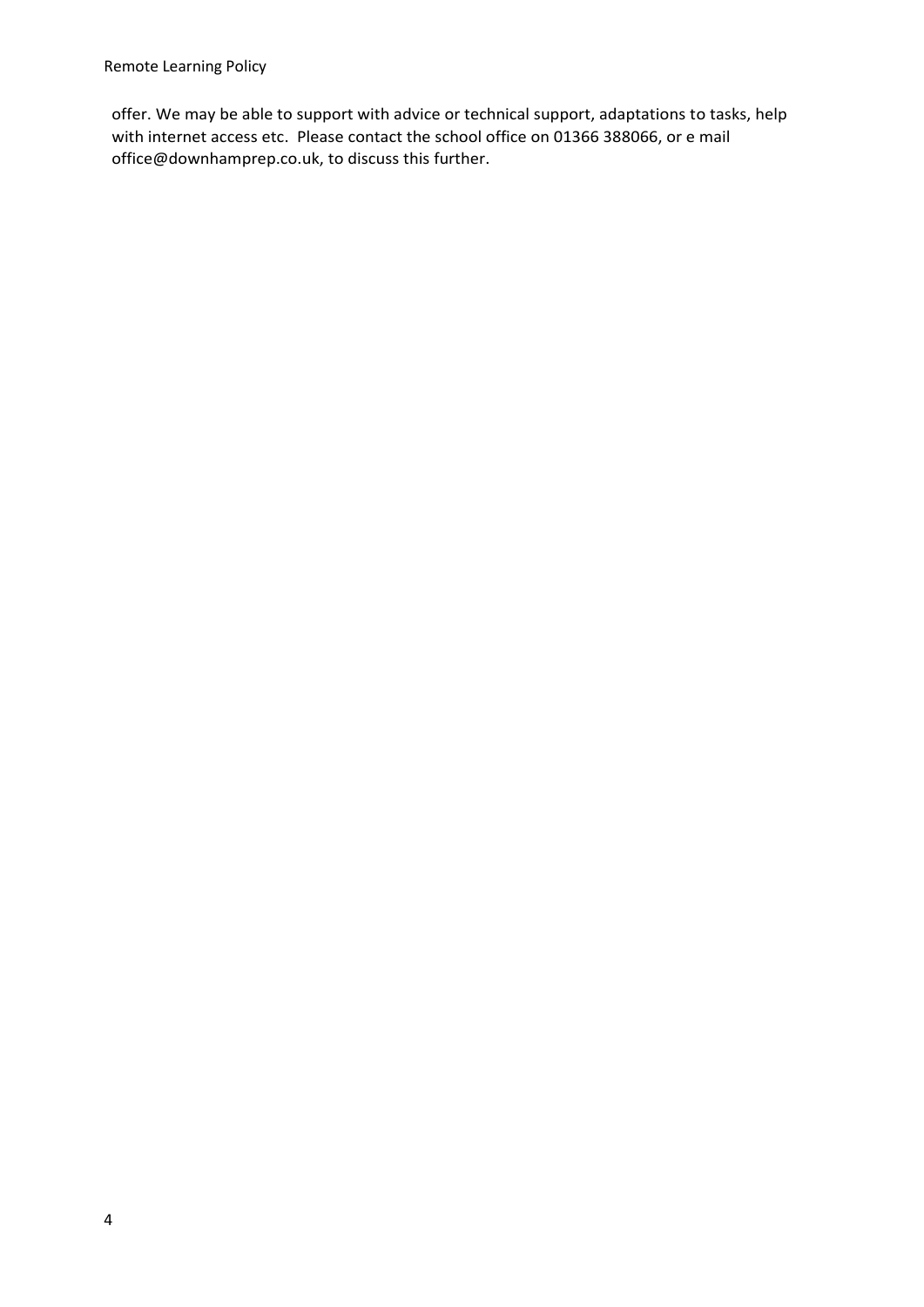#### APPENDIX: National Online Safety Agency Top Tips For Parents:

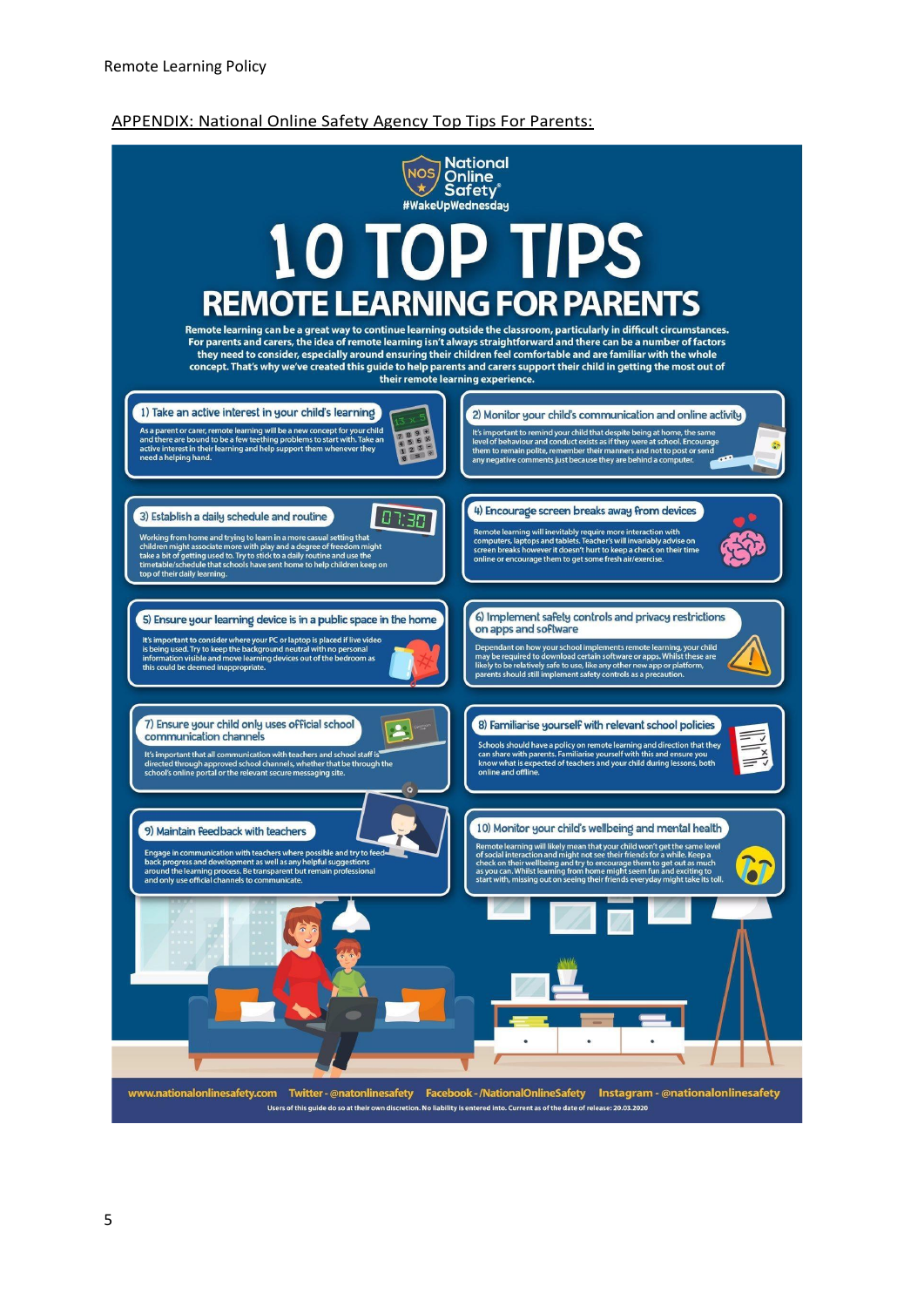

### Appendix: Optional Learning Grid

## **Optional Homelearning**

| Classes 1 and 2                                                                                                                                                                                                                                                                                                                                                                                                                                                                                                                                                                                                                                                                                                                          |                                                                                                                                                                                                                                                                                                                                                                                                                                                                                                                                                                                                                                                                                                                                             |  |  |  |  |  |  |
|------------------------------------------------------------------------------------------------------------------------------------------------------------------------------------------------------------------------------------------------------------------------------------------------------------------------------------------------------------------------------------------------------------------------------------------------------------------------------------------------------------------------------------------------------------------------------------------------------------------------------------------------------------------------------------------------------------------------------------------|---------------------------------------------------------------------------------------------------------------------------------------------------------------------------------------------------------------------------------------------------------------------------------------------------------------------------------------------------------------------------------------------------------------------------------------------------------------------------------------------------------------------------------------------------------------------------------------------------------------------------------------------------------------------------------------------------------------------------------------------|--|--|--|--|--|--|
| <b>Music</b>                                                                                                                                                                                                                                                                                                                                                                                                                                                                                                                                                                                                                                                                                                                             | <b>Spanish</b>                                                                                                                                                                                                                                                                                                                                                                                                                                                                                                                                                                                                                                                                                                                              |  |  |  |  |  |  |
| This years Summer show production, be it<br>live or recorded will be the musical Oliver.<br>We would like children to practise the songs<br>during their time at home, this will help<br>when it comes to rehearsals.<br>This link takes you to all of the songs on you<br>tube, which also play a video of the lyrics on<br>screen.<br>https://www.google.co.uk/search?c<br>lient=safari&hl=en-<br>gb&tbm=vid&q=music+and+lyrics+for<br>+oliver&sa=X&ved=2ahUKEwjgncvX1Iz<br>uAhWQyoUKHTw2CU0Q8ccDKAR6BAgOEBI&<br>$biw=1366@bih=985@dpr=2$<br>Classes 1 and 2 to learn Food Glorious Food<br>and Oliver!<br>The children could also watch a musical<br>production of Oliver should they wish.<br>Oliver! - The Musical (Full Version) - | Class 1<br>$\bullet$<br>Twinkl.co.uk/share<br>Enter the code JA9506<br>This will take you to lesson packs 1-5. They<br>say year 3, this is because in many schools<br>they do not begin Spanish until that year,<br>however the children will be familiar with<br>the meet and greet phrases.<br>Please work through the lessons 1-5 in<br>order. The children will need to view the<br>powerpoints (these have spoken language<br>so the children can hear pronunciation).<br>Then open the Resources file and complete<br>the activity sheet, only complete sheet 1,<br>which is indicated by a star in the op<br>corner-1 <sup>st</sup> page. The children can look at the<br>answers sheets after completing to check<br>their answers. |  |  |  |  |  |  |
| YouTube                                                                                                                                                                                                                                                                                                                                                                                                                                                                                                                                                                                                                                                                                                                                  | Class <sub>2</sub><br>Twinkl.co.uk/share<br>Enter the code JX1865<br>This will take you to lesson packs 1-5. They<br>say year 3, this is because in many schools<br>they do not begin Spanish until that year,<br>however the children will be familiar with<br>the topic.<br>Please work through the lessons 1-5 in<br>order. The children will need to view the<br>powerpoints (these have spoken language<br>so the children can hear pronunciation).<br>Then open the Resources file and complete                                                                                                                                                                                                                                       |  |  |  |  |  |  |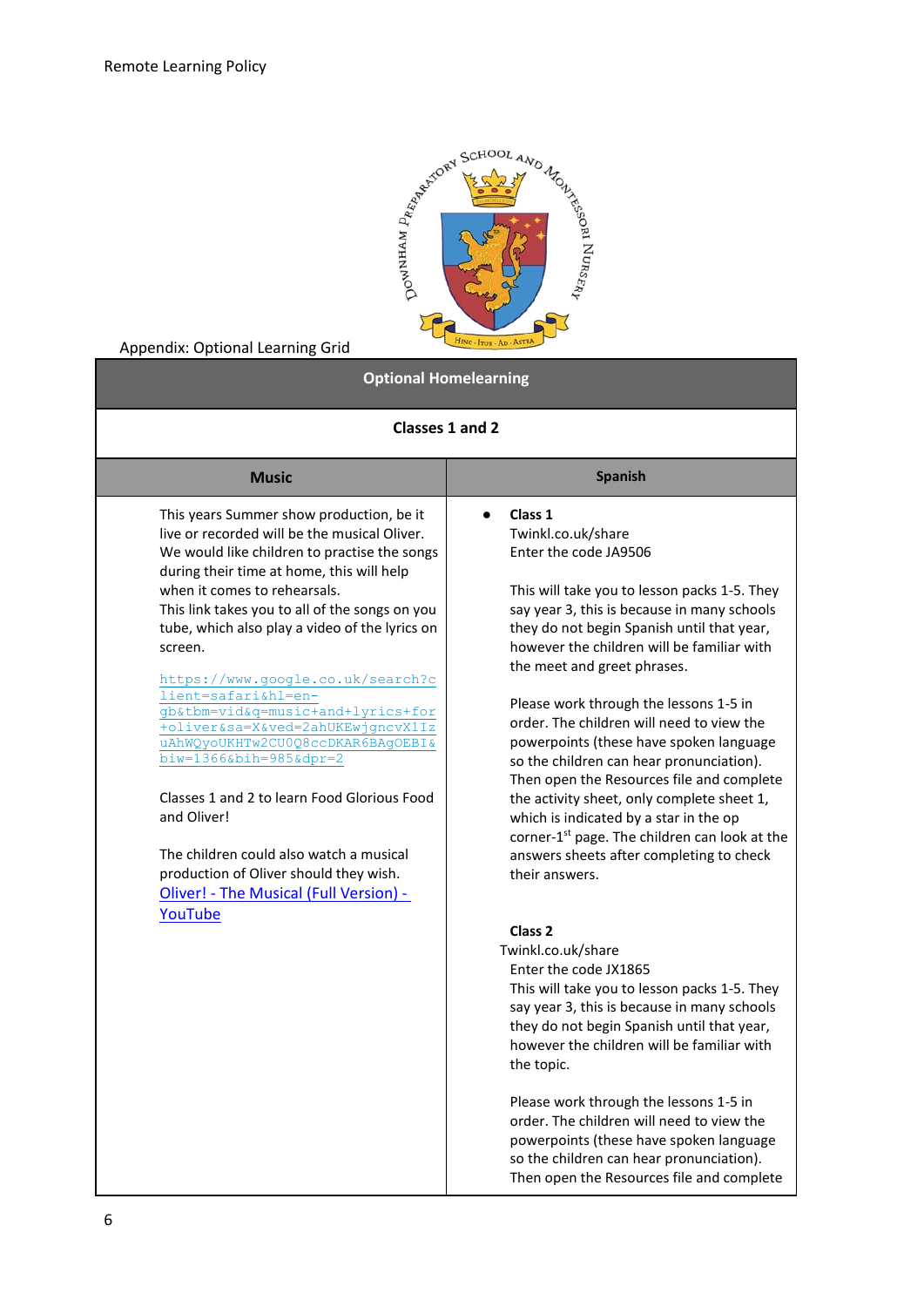|                                                                                                                                                                                                                                                                                                                                                                                                                                                                                                                                                                                                                                                                                                                                                                                                                                                | the activity sheet, only complete sheet 1,<br>which is indicated by a star in the op<br>corner-1 <sup>st</sup> page. The children can look at the<br>answers sheets after completing to check<br>their answers.                                                                                                                                                                                                                                                                                                                                                                                                                                                                                                                                                                                                                                                                                                                                                                                                                                                                                                                                                                                                                                                                                                                                                                                                                                                                                                                                    |  |  |  |
|------------------------------------------------------------------------------------------------------------------------------------------------------------------------------------------------------------------------------------------------------------------------------------------------------------------------------------------------------------------------------------------------------------------------------------------------------------------------------------------------------------------------------------------------------------------------------------------------------------------------------------------------------------------------------------------------------------------------------------------------------------------------------------------------------------------------------------------------|----------------------------------------------------------------------------------------------------------------------------------------------------------------------------------------------------------------------------------------------------------------------------------------------------------------------------------------------------------------------------------------------------------------------------------------------------------------------------------------------------------------------------------------------------------------------------------------------------------------------------------------------------------------------------------------------------------------------------------------------------------------------------------------------------------------------------------------------------------------------------------------------------------------------------------------------------------------------------------------------------------------------------------------------------------------------------------------------------------------------------------------------------------------------------------------------------------------------------------------------------------------------------------------------------------------------------------------------------------------------------------------------------------------------------------------------------------------------------------------------------------------------------------------------------|--|--|--|
| Art                                                                                                                                                                                                                                                                                                                                                                                                                                                                                                                                                                                                                                                                                                                                                                                                                                            | <b>Additional Resources</b>                                                                                                                                                                                                                                                                                                                                                                                                                                                                                                                                                                                                                                                                                                                                                                                                                                                                                                                                                                                                                                                                                                                                                                                                                                                                                                                                                                                                                                                                                                                        |  |  |  |
| Week 1- Tube animal (use the inner tube from a<br>toilet roll or kitchen roll and turn it into a real or<br>imaginary creature).<br>Week 2- Junk model ship. (use any unwanted items<br>to make your ship. Don't forget to see if it floats).<br>Week 3- Rubbings-(fold a sheet of paper<br>into quarters and then see if you can find 4<br>different textures to take a rubbing of. These could<br>be indoors or outdoors).<br>Week 4- Decorate a pebble (find a pebble make sure<br>it's clean and dry then decorate it with paint or felt<br>tip pens, if you use paint adding a little PVA glue can<br>help it stick).<br>Week 5 -Make a puppet (you could make a sock<br>puppet or a spoon puppet or you can use some<br>paper or card to make some finger puppets. Don't<br>forget to put on a puppet show for your family to<br>enjoy). | Oxford Owl https://www.oxfordowl.co.uk/for-<br>home/ Includes phonic, reading, spelling and<br>maths activities<br><b>Education City</b><br>https://www.educationcity.com/free-<br>resources/?age=&month= Includes free<br>resources for English, Maths, Science,<br>Computing, French and Spanish<br>Topmarks https://www.topmarks.co.uk/<br>Includes resources for all subjects across all<br>ages.<br>ICTgames http://ictgames.com/ Free English<br>and Maths games<br><b>Prodigy Maths Game</b><br>https://play.prodigygame.com/ Maths game-<br>will need to create a free account<br><b>White Rose Maths</b><br>https://whiterosemaths.com/<br><b>Classroom Secrets</b><br>https://classroomsecrets.co.uk/kids/ Free<br>resources for English and Math<br>Times Tables https://www.timestables.com/<br>Times table games<br><b>Cool Maths Games</b><br>https://www.coolmathgames.com/<br>My Mini Maths https://myminimaths.co.uk/<br>Various Maths activities to print<br>Khan Academy https://www.khanacademy.org/<br>Sumdog<br>https://www.sumdog.com/user/sign_in<br>Children should have their own logins. In the<br>event that they are unable to remember their<br>logins, they can play as a guest.<br>Mr P ICT online<br>https://www.mrpict.com/home-learning-<br>support.html?fbclid=IwAR3BqEqsRg0Yt4GLGFR<br>W8zd9fjAmJFEqXh72kn-<br>bk6DlloUQ8xycs2KdQfA<br>Bbc Bitesize https://www.bbc.co.uk/bitesize<br>Phonics Play https://www.phonicsplay.co.uk/#<br>https://chatterpack.net/blogs/blog/resources-<br>list-for-home-learning |  |  |  |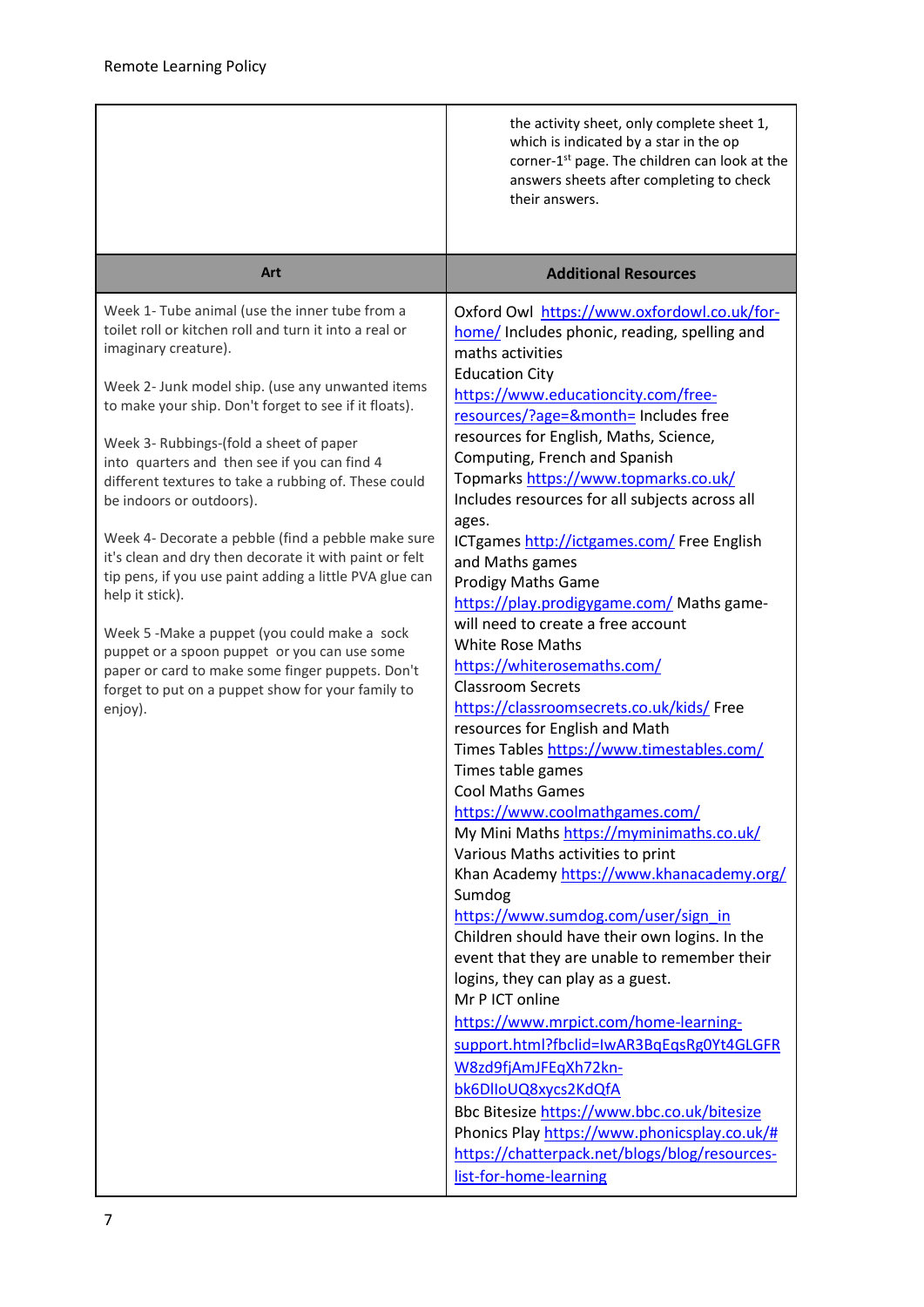| Reading https://collins.co.uk/pages/big-cat-<br>ebooks |
|--------------------------------------------------------|
|                                                        |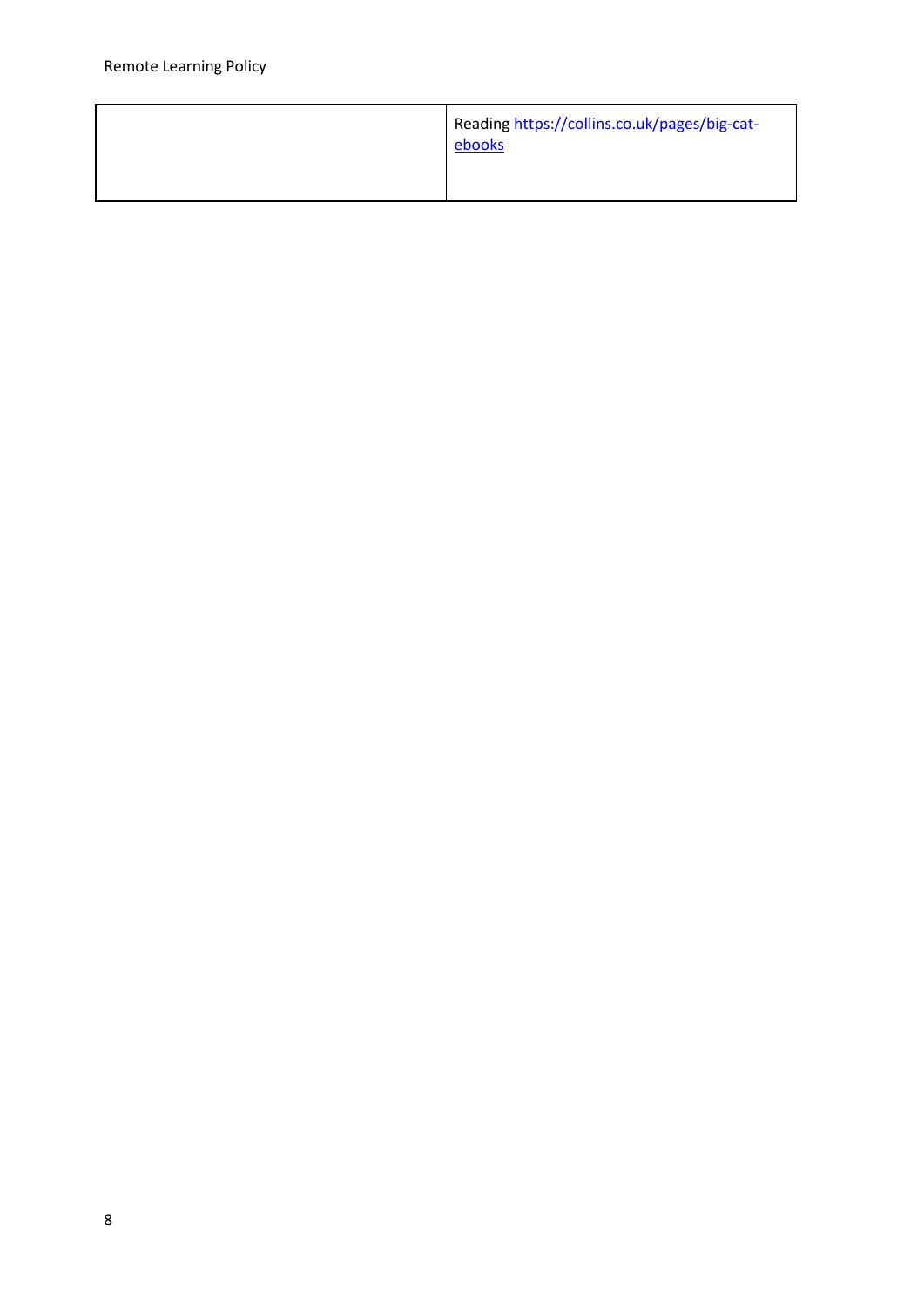# Appendix: Example of Home Learning Timetable

|                  |                             | <b>Downham Preparatory School</b> |                                                                         |                                              |                                                                         |                             |  |  |  |  |
|------------------|-----------------------------|-----------------------------------|-------------------------------------------------------------------------|----------------------------------------------|-------------------------------------------------------------------------|-----------------------------|--|--|--|--|
|                  |                             |                                   |                                                                         |                                              |                                                                         |                             |  |  |  |  |
|                  |                             | Monday                            | Tuesday                                                                 | Wednesday                                    | Thursday                                                                | Friday                      |  |  |  |  |
| 1                | <b>SUBJECT</b>              | <b>MATHS</b>                      | <b>ENGLISH BOOK</b><br><b>STUDY</b>                                     | <b>MATHS</b>                                 | <b>MATHS</b>                                                            | <b>MATHS</b>                |  |  |  |  |
| 9.15/<br>10.15   | <b>TEACHER</b>              | <b>5 MRS LILLIE</b>               | 5 MRS COVELL                                                            | 5 MRS LILLIE                                 | <b>5 MRS LILLIE</b>                                                     | 5 MRS LILLIE                |  |  |  |  |
|                  |                             |                                   |                                                                         |                                              |                                                                         |                             |  |  |  |  |
| $\overline{2}$   | <b>SUBJECT</b>              | <b>SCIENCE</b>                    | <b>ENGLISH</b><br><b>GRAMMAR &amp;</b><br><b>PUNCTUATION</b>            | <b>ENGLISH</b><br>CREATIVE<br><b>WRITING</b> | <b>ENGLISH</b><br><b>COMPREHENSION</b>                                  | <b>RE</b>                   |  |  |  |  |
| 11.00-<br>12.00  | <b>TEACHER</b>              | <b>5 MR COCHRANE</b>              | 5 MRS COVELL                                                            | 5 MRS COVELL                                 | 5 MRS COVELL                                                            | 5,6,7 MR<br><b>COCHRANE</b> |  |  |  |  |
|                  |                             |                                   | LUNCH BREAK 12.00-1.00                                                  |                                              |                                                                         |                             |  |  |  |  |
| 3                | <b>SUBJECT</b>              | <b>HISTORY</b>                    |                                                                         | <b>GEOGRAPHY</b>                             | FORM TEACHER<br><b>TIME</b>                                             |                             |  |  |  |  |
| $1.00 -$<br>2.00 | <b>TEACHER</b>              | 5 MR COCHRANE                     |                                                                         | 5,6,7 MRS LILLIE                             | 5 MRS COVELL                                                            |                             |  |  |  |  |
|                  |                             |                                   |                                                                         |                                              |                                                                         |                             |  |  |  |  |
| 4                |                             | <b>SPELLING</b>                   | <b>TEACHERS</b><br><b>AVAILABLE FOR</b><br>QUESTIONS/QUE<br><b>RIFS</b> | <b>SPELLING</b>                              | <b>TEACHERS</b><br><b>AVAILABLE FOR</b><br>QUESTIONS/QUER<br><b>IES</b> | <b>MATHS</b>                |  |  |  |  |
| $2.30 -$<br>3.30 |                             | <b>MRS LILLIE</b>                 |                                                                         | <b>MRS COVELL</b>                            |                                                                         | <b>MRS LILLIE 5</b>         |  |  |  |  |
|                  | AFTERNOON BREAK 2.15 - 2.30 |                                   |                                                                         |                                              |                                                                         |                             |  |  |  |  |
|                  |                             |                                   |                                                                         |                                              |                                                                         |                             |  |  |  |  |
|                  |                             |                                   |                                                                         |                                              |                                                                         |                             |  |  |  |  |
|                  |                             | TERM:-                            |                                                                         |                                              |                                                                         |                             |  |  |  |  |
|                  |                             | FORM TEACHER: MISS COVELL         |                                                                         |                                              | YEAR <sub>5</sub>                                                       |                             |  |  |  |  |